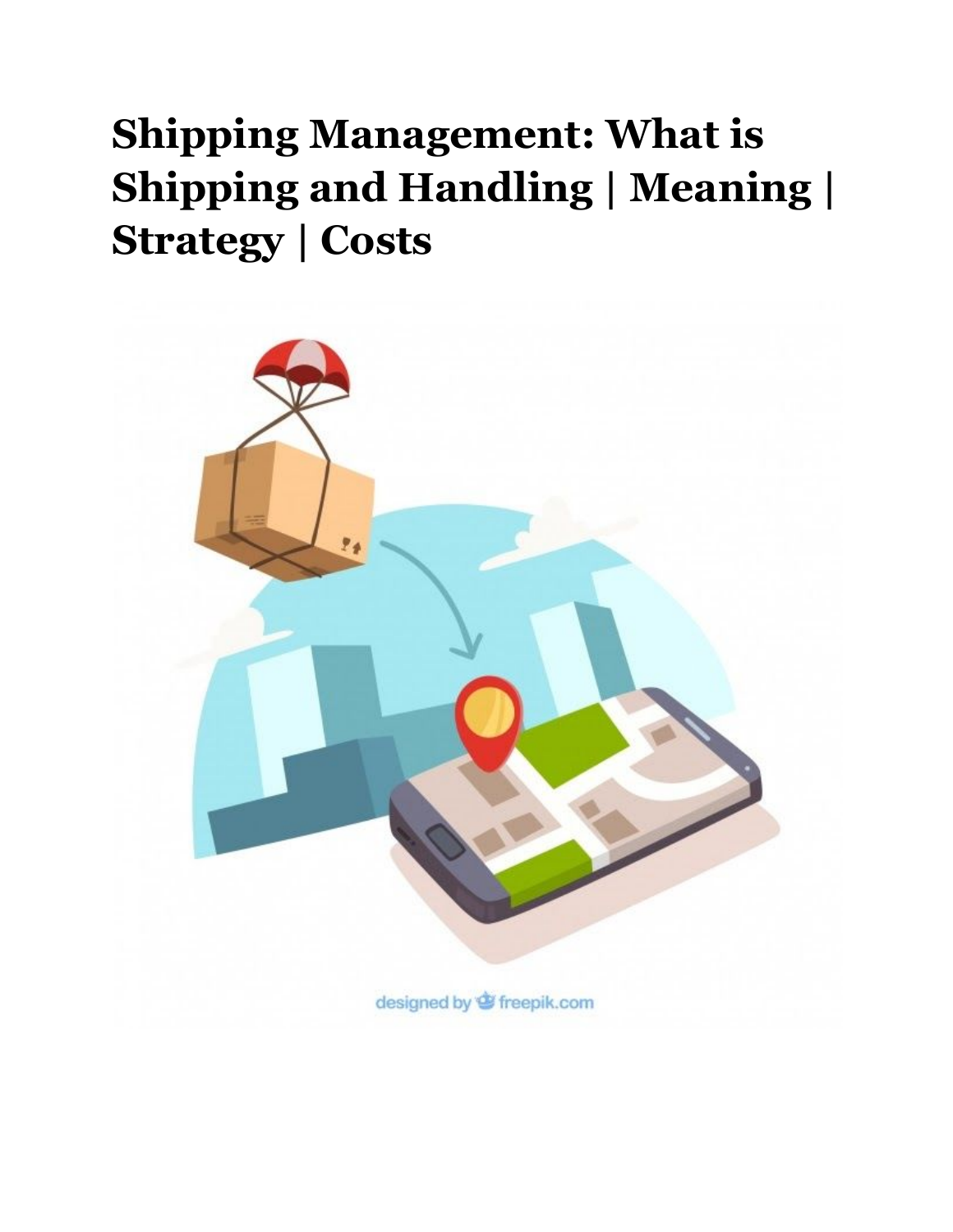## **Introduction**

The other day, while I wanted to relocate from my current residence to another city, I had to call in the logistics company to help me out. I asked them about their charges and what all work does the company undertake. Surprisingly, the logistics company told me that you need not worry about anything, just let our men know what all things need to be done and we will take care of the shipping and handling. Just keep the items on the floor so we know what all needs to be shipped, and the rest we will do.

Did I feel delighted knowing that I don't have to do anything.? Oh Yes.! Most definitely. But then I started wondering, what did he mean by 'shipping and handling'? I searched a little and you will be surprised to know that such an ordinary word carries so much importance, so much weightage in the actual world.! Let me walk you through it.

## **What is Shipping and Handling**

Shipping and Handling is a very popular and relevant term in the supply chain management, order fulfillment, and shipping management. With the growth of eCommerce platforms, the rise of shipping has also grown upwards. Many sellers hire logistics companies to deliver their goods to the end users. Let us split the term in two and understand both of them separately. From placing an order till getting it delivered at your customer's doorstep, everything in between comes under Shipping and Handling.

**Shipping** refers to the transportation of the goods from one stop to another and the costs associated with the transportation. Generally the shipping costs that are calculated are fuel charges, surcharges, delivery charges and timeline. Many customers prefer same day deliveries or 2 day deliveries, in such cases, the shipping costs can vary. So, companies need to make sure to discuss all these points before finalizing the shipping partner.

**Handling** refers to packing of the goods since receiving them. Handling also includes the costs associated with the labor charges for receiving and packing the goods. The handling costs include picking, packing, use of packing products such as bubble wraps, boxes, cartons, labelling and tagging, loading them on trucks (or any other transport).

Handling may seem a very small word and the work described within, may seem that it can be done by anyone. But that is where you get wrong. Handling is a very important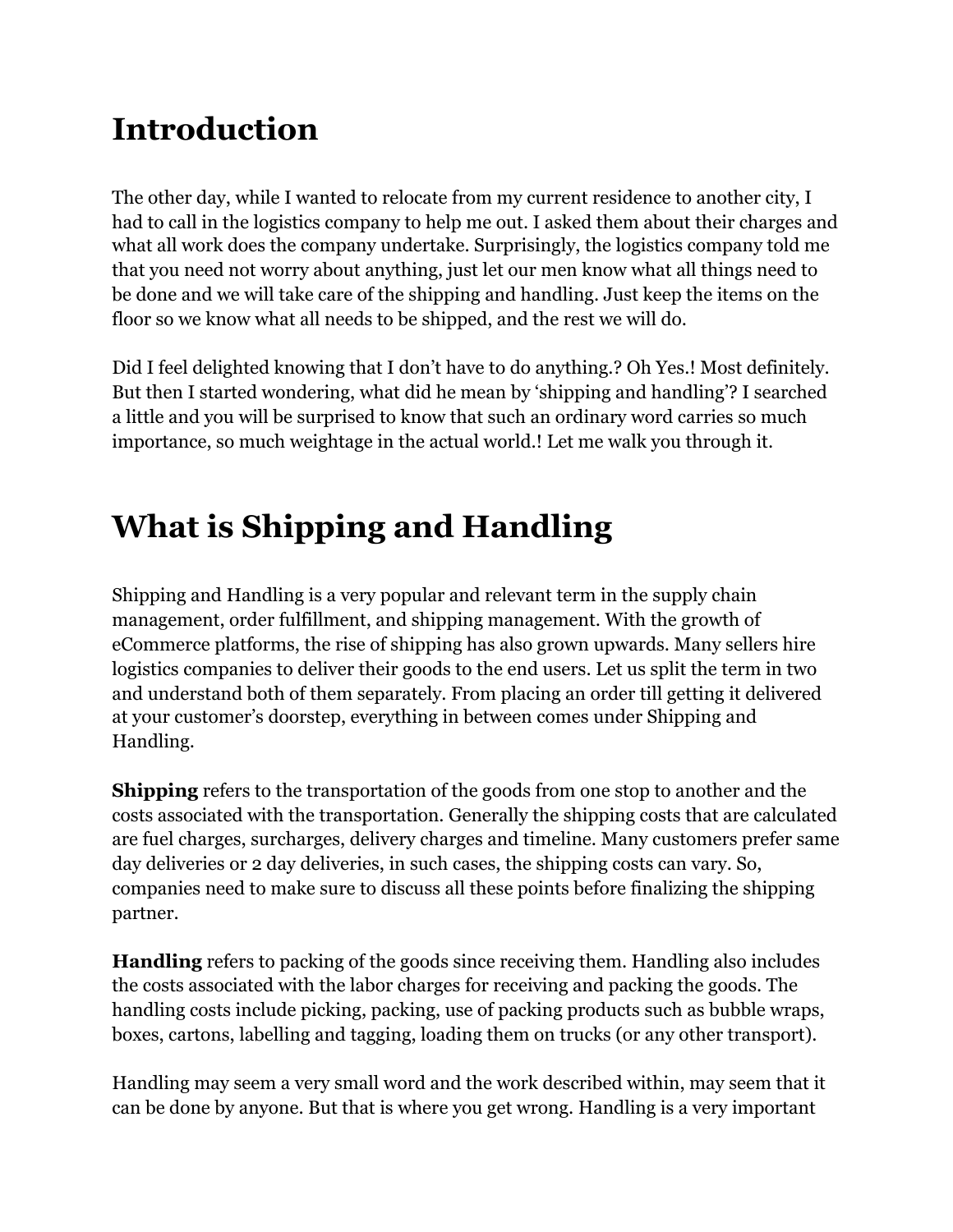term in the order fulfillment process. You see, when the shipping companies undertake handling, it means they are taking responsibility for your packing. Apart from packing, many goods require gift wrapping, special care, customization, and other betterment services. And if anything goes wrong or broken, they are aware that the sellers will have a good long discussion with them.! Also, sellers have to transport a number of goods every day, so it is easier for them to leave the work to the experts.!

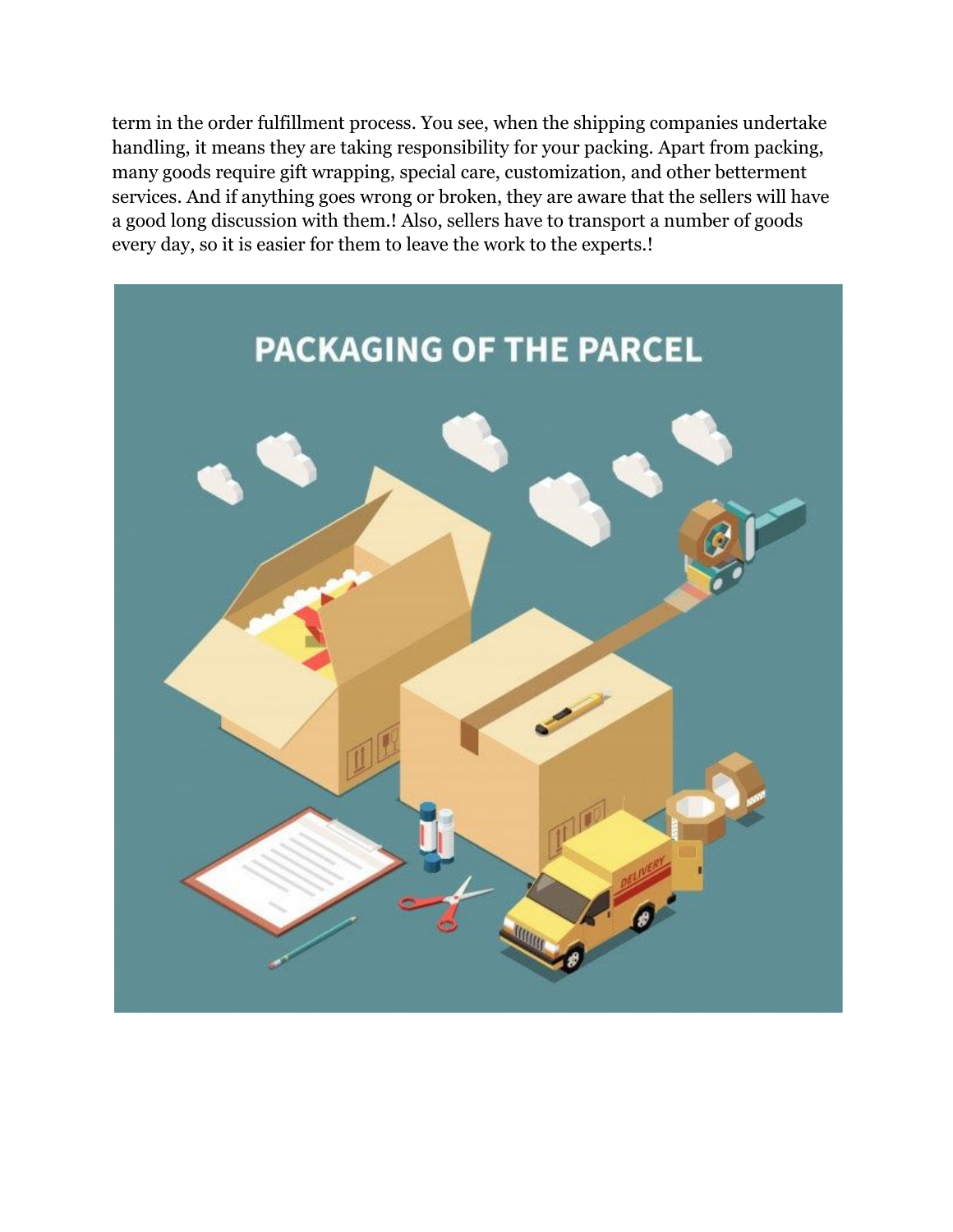## **Why is Shipping and Handling Important**

Aside from the fact that shipping and handling take care of packing and transportation. And, it being an integral part of the order fulfillment process and shipping management. Shipping and Handling takes a lot of time doing what they do.! The primary reason is they are taking care of your products and wrapping them so that they are safely delivered to your end users.

As a human psychology, '**First Impression is the Last Impression**.' If the packing looks good and neat, most customers will get excited and feel good about the product before even seeing it. On the other hand, if the packing is not attractive or neatly packed, customers will have second thoughts and pre-believe that something is wrong with their product. It is all about customer satisfaction.

So yes, shipping and handling are very important.! Also, your company's name is at stake and losing a customer is always heartbreaking.

## **Shipping and Handling Strategy**

Start by thinking about the most important aspects of a successful business.

Product - What? Demand? Price? Other Requirements? Location - Which part? Geographic location? Storage - Where? Number of Units?

Answer the questions for yourself and most queries will be answered then and there. But, let us work together and elaborate them one by one.

### **1. Product**

Know your product.! Understand its demand and how it affects your business growth.

Demand - Demand changes with every changing season. Make sure you move along with that. If not, you will have loads of products to deliver with little or no demand. This will affect your shipping and packing costs as it will directly affect your cash flow.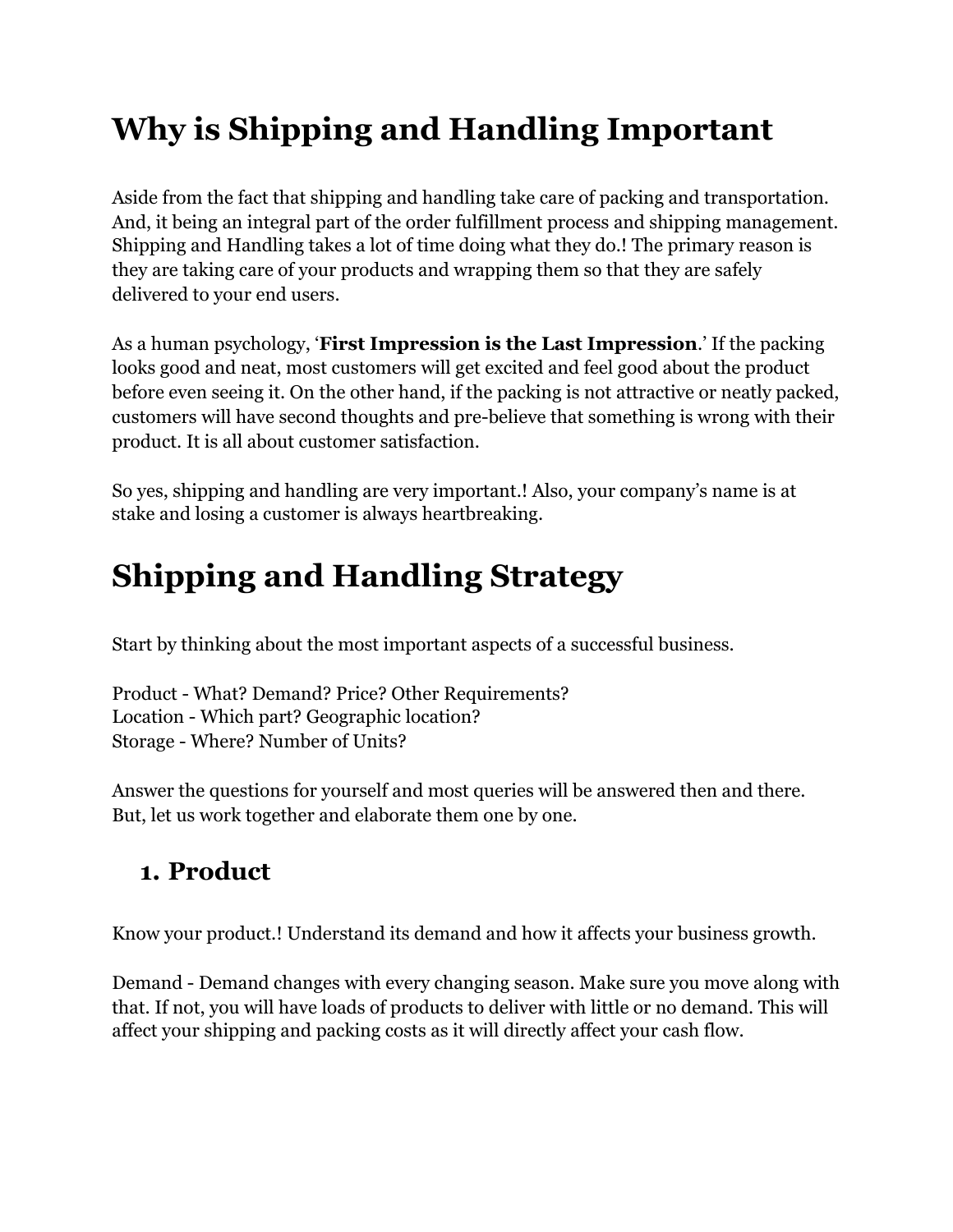#### **a. Pricing**

Many companies manufacture daily essentials which are not too expensive. Such as rubber bands, pencils, erasers. If you have to deliver just one item (For say \$10) then shipping costs will almost be equivalent to the price, the customers would not be interested in buying it. Instead work on bulk or product bundling. This way, you can sell a few relevant products together such as 'Combo of a school bag, pencil box, and pencils'. This way, the shipping and handling costs will be lower than the price, the combo looks attractive, and the customer will definitely give it a thought. Rather than buying just a pencil box for the same delivery costs.

#### **b. Special Requirements**

There are companies that manufacture hazardous products, glassware, or perfumes. These are fragile, need special care, and can be hazardous too. Thus, it needs to be shipped and handled properly. For such products, the shipping and handling costs may vary. It will increase depending on the product.



#### **2.Location of the Consumer**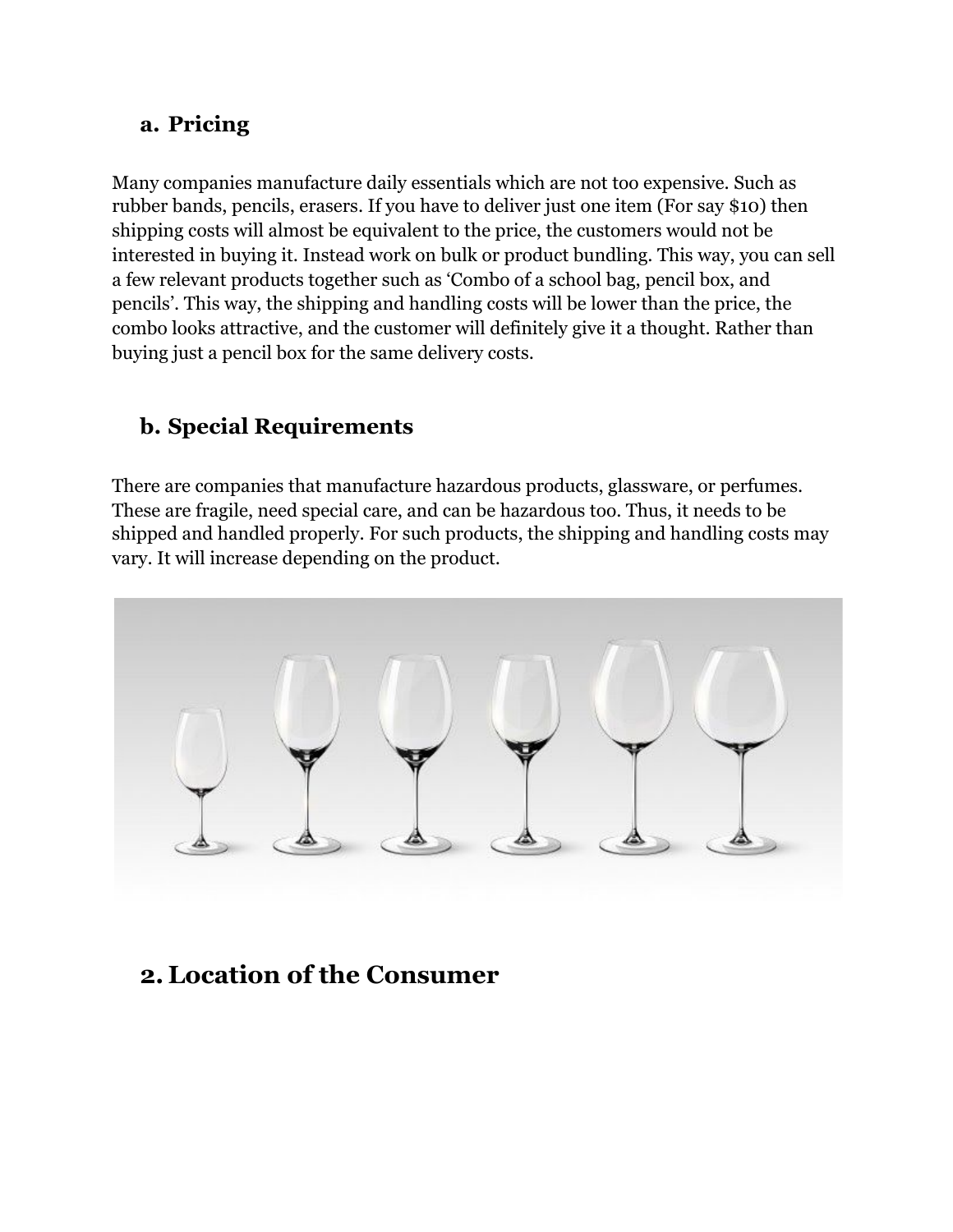

Consumer location is also very important while finalizing the correct shipping and handling correspondent. This way, you know exactly what charges you have to bear and how to move ahead in it. So, to make things a little easier, let us talk about the points to consider:

#### **a. Customer Base**

It is necessary to identify where the customer is located. If the customer is located far away from your shipping agency, then it is bound to fall costly. But, if the shipping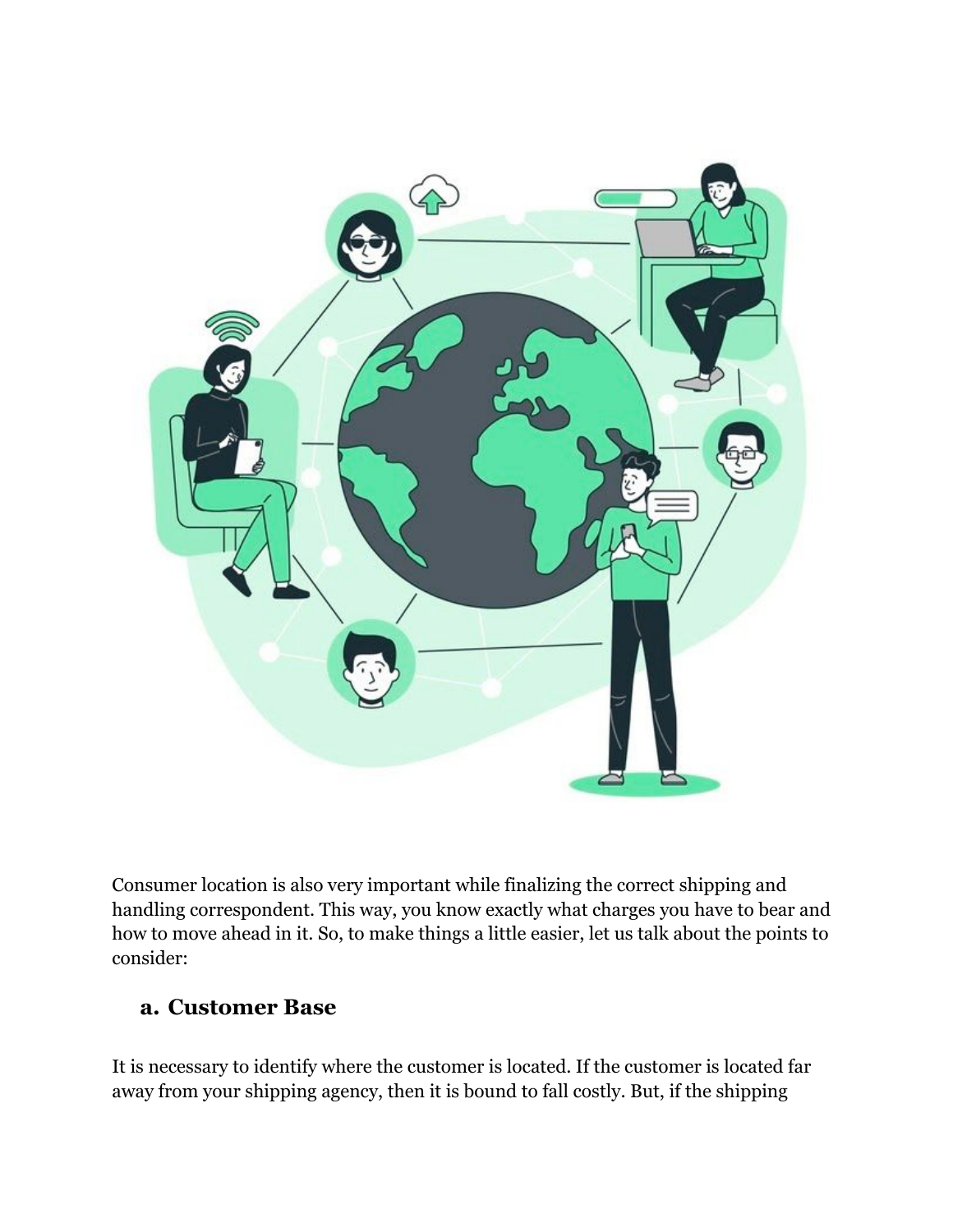company is located nearby to the customer's residence, you can save a lot of money in shipping and handling. Thus, always have multiple shipping and handling options. This way, when you cater on a global level, it becomes easier to quickly deliver goods to customers and to save some extra bucks on shipping costs.

#### **b. Geographic Location**

Having shipping and handling options is always a great way to reduce shipping costs. But, also keep in mind that you learn the patterns of all your orders. Try to identify which regions have the most shopping history. Also, understand the trend of shopping in regards to locations and your in-demand products. This way, you can easily zero in on a few vendors with whom you can do continuous business. Knowing your customer preferences will allow you to deliver goods faster and reduce your costs as well. You never know, in future you can even plan to set up a storage unit or warehouse to further reduce your shipping costs.

## **Factors to Consider While Determining Shipping Costs**

With so much all over the world, it has become increasingly easier to determine shipping costs. But even to get there, you need to know the factors that need to be considered for shipping costs evaluation.

### **1. Calculate Handling Cost**

Handling costs includes the labor charges and all those charges that help in the picking and packing of the product. The handling costs vary depending on the product. But, it is very difficult for companies to understand their average handling costs. Or rather, how much should shipping companies charge per order to sustain and profit on a monthly basis.

For eg: If there is a product of \$50 and you charge \$5 for shipping and handling cost. As a single order, \$5 seems very less. But how did you come up with the \$5 value? Why did you not decide \$3 or \$10? Well, to know how to determine your shipping costs, first check your monthly expenses inclusive of rental, machines, wrapping material, boxing and carton material, labor expenses, and other expenses. Divide this derived value with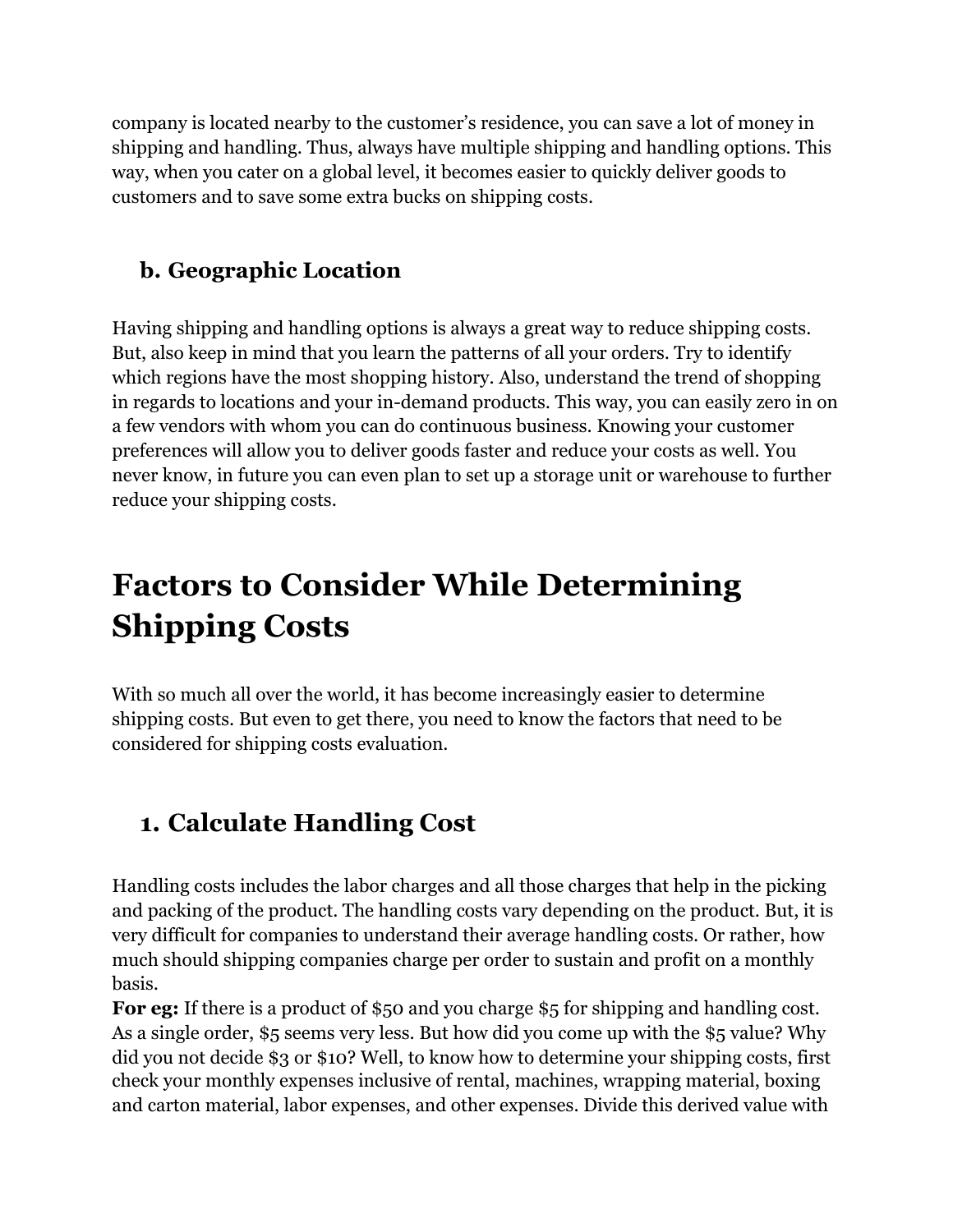the number of orders you receive every month. This derived amount needs to be achieved on a monthly basis for sustenance.

For eg.: The total monthly expenses at the storage unit is worth \$12000. Now, divide this value with months and determine your monthly expenses.  $(12000 / 12 = $1000)$ This is the monthly, shipping and handling expenses. This value is to be recovered every month.



### **2. Procure Estimated Shipping Costs**

For every company, the shipping cost will vary. This is because each company manufactures different or unique products and has different packing styles. So, the costs differ. Also, the costs depend upon the current shipping method and shipping variables. Any increase in fares, fuel, surcharges or taxes, may affect the shipping cost. Thus, it is recommended to get an estimation from various shipping companies and final the best of the lot.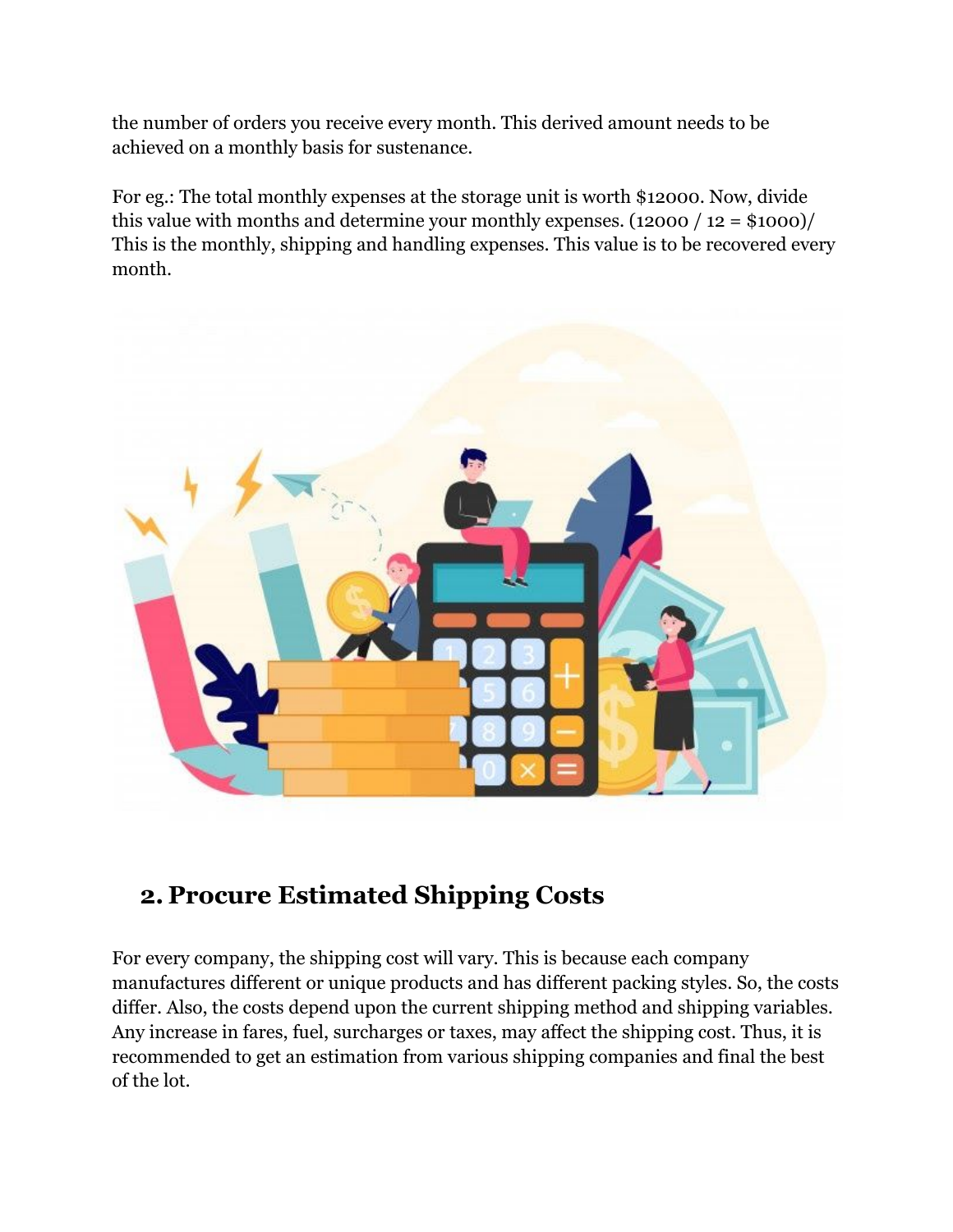### **3. Include Shipping Cost in the Product**

Customers are not always fond of seeing 'Shipping and Handling Costs will be charged extra'. Thus, instead of that, if the shipping cost is not too high, add it within the product cost.

For eg.: Delivering a product of \$50 and adding \$8 shipping and handling charges will not be appreciated by the customer. Instead you can mention the product for '**\$58 and Free Shipping**.!'



### **4. Know your Delivery Timeline**

Till now, I believe we have concluded that same day deliveries and 2-day delivery are always costlier than delivering in 4-5 days. Customers prefer to wait for upto 2 days rather than waiting for the actual delivery time. Due to this, the shipping and delivery costs also go higher. Hence, it is also important to know multiple shipping and handling partners. If the customer location and shipping and handling vendors are in nearby locations or within time zones, same day delivery or 2-day delivery will be possible without any additional costs. But, in the same scenario, if you have very limited shipping and handling partners, then you will have to incur additional costs for expedited shipping.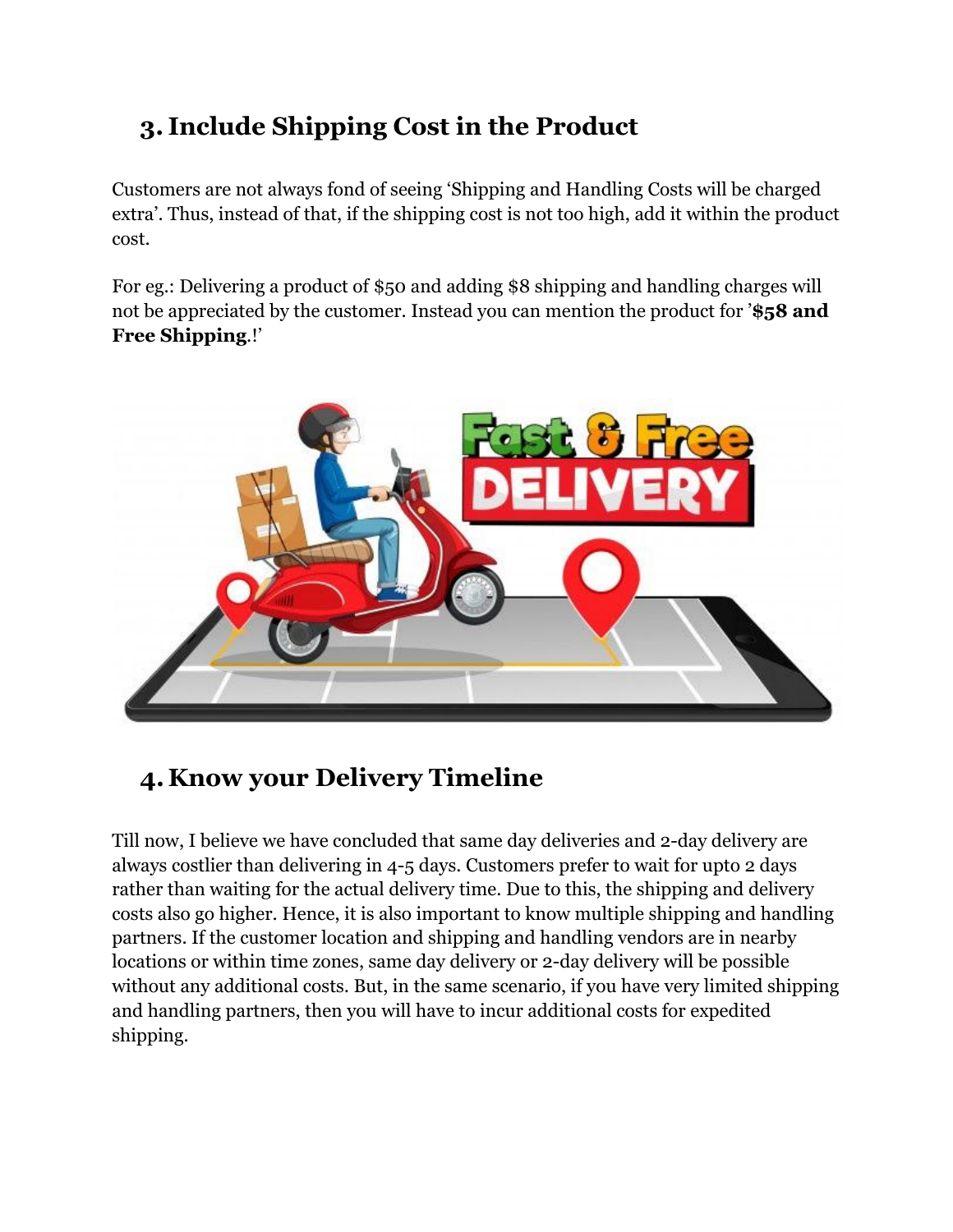## **Preferred Shipping and Shipment Companies**

Customers prefer online shopping but as a customer, myself, no one enjoys seeing shipping and handling costs are extra. Thus, the 3 most preferred shipping options preferred by customers are

### **Preferred Shipping Options**

- 1. **Free Shipping** Where the product is excluding the shipping costs. This happens mainly when the products are highly expensive. Such as electronic items, gadgets, etc. to make 'Free Shipping' possible, sellers normally add the shipping costs in the product. Or customers can avail free shipping through loyalty programs.
- 2. **Same Day Deliveries** Same day delivery or few times referred as 2-day delivery is also highly preferable. Customers can benefit from this, when sellers expedite their shipping timeline by paying higher shipping costs. But, as this method is highly appreciated by customers, the sellers are willing to pay extra for shipping to keep their customers happy and loyal towards their brand.
- 3. **Flat Rate Shipping** This means there is a fixed flat rate for shipping costs. No matter the product or cost of the product, the shipping cost will remain the same.

### **Shipping Companies**

FedEx, DHL, UPS, and USPS are few of the most preferred carriers and many companies prefer dealing with them. They have made a name for themselves and are highly reliable in their services.

## **Conclusion**

There are a lot of shipping and handling companies out there. Always make sure to be associated with not just one company but a couple of companies together. Then decide the costs associated with them and decide upon a shipping cost. Once these factors are in place, determine your customer base and how the shipping costs affect the deliveries.